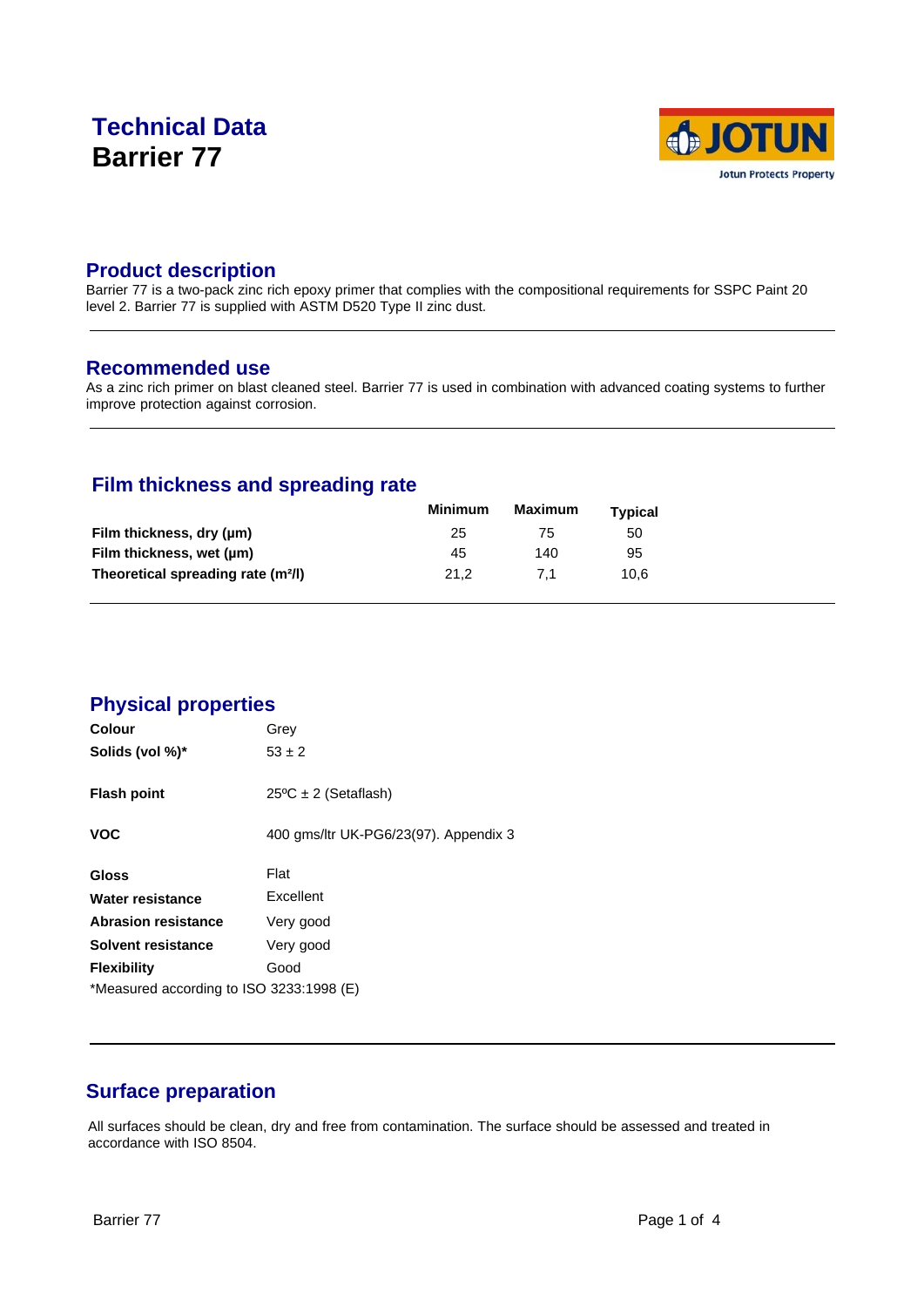#### **Bare steel**

Cleanliness: Blast cleaning to min. Sa 2 ½ (ISO 8501-1:2007) or for maintenance UHPWJ to WJ2 (NACE No.5/SSPC-SP 12). Roughness: using abrasives suitable to achieve minimum grade Fine (ISO 8503-2).

#### **Shopprimed steel**

Clean, dry and undamaged approved shopprimer.

#### **Other surfaces**

The coating may be used on other substrates. Please contact your local Jotun office for more information.

### **Condition during application**

The temperature of the substrate should be minimum 5°C and at least 3°C above the dew point of the air, temperature and relative humidity measured in the vicinity of the substrate. Good ventilation is required in confined areas to ensure correct drying.

## **Application methods**

| Spray        | Use airless spray                                                                                                  |
|--------------|--------------------------------------------------------------------------------------------------------------------|
| <b>Brush</b> | Recommended for stripe coating and small areas, care must be taken to achieve the specified dry<br>film thickness. |

# **Application data**

| Mixing ratio (volume)      | 3:1                                                                                                                                     |
|----------------------------|-----------------------------------------------------------------------------------------------------------------------------------------|
| Mixing                     | 3 part Comp. A (base) to be mixed thoroughly with 1 part Barrier/Barrier 77, Comp.<br>B (curing agent) $\frac{1}{2}$ hour prior to use. |
| Pot life $(23^{\circ}C)$   | 24 hours (Reduced at higher temp.).                                                                                                     |
| <b>Thinner/Cleaner</b>     | Jotun Thinner No. 17                                                                                                                    |
| Guiding data airless spray |                                                                                                                                         |
| Pressure at nozzle         | 15 MPa min (150 kp/cm <sup>2</sup> , 2100 psi.).                                                                                        |
| Nozzle tip                 | $0.38 - 0.53$ mm $(0.015 - 0.021)$ .                                                                                                    |
| Spray angle                | $40 - 80^{\circ}$                                                                                                                       |
| <b>Filter</b>              | Check to ensure that filters are clean.                                                                                                 |
|                            |                                                                                                                                         |

### **Drying time**

Drying times are generally related to air circulation, temperature, film thickness and number of coats, and will be affected correspondingly. The figures given in the table are typical with:

- \* Good ventilation (Outdoor exposure or free circulation of air)
- \* Typical film thickness
- \* One coat on top of inert substrate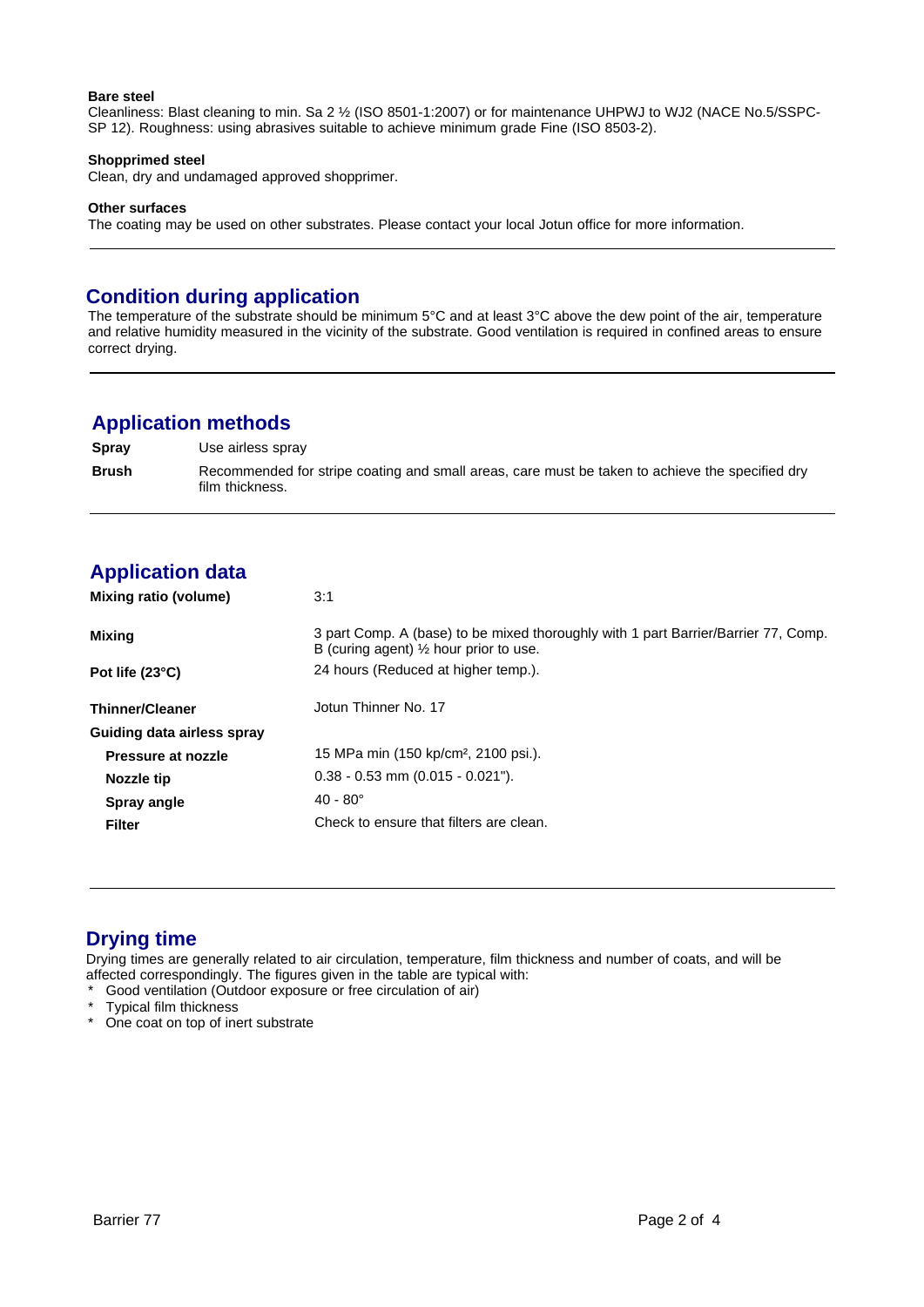| Substrate temperature               | $5^{\circ}$ C | $10^{\circ}$ C   | $23^{\circ}$ C   | $40^{\circ}$ C |
|-------------------------------------|---------------|------------------|------------------|----------------|
| Surface dry                         | 50 min        | $20 \text{ min}$ | $10 \text{ min}$ | 4 min          |
| Through dry                         | 3 h           | 2 h              | 1.5h             | 40 min         |
| <b>Cured</b>                        | 10d           | 7 d              | 5 d              | 2 d            |
| Dry to recoat, minimum <sup>1</sup> | 3 h           | 2 h              | 1.5h             | 40 min         |
| Dry to recoat, maximum $1,2$        |               |                  |                  |                |

1. Recommended data given for recoating with coatings normally specified on top of zinc epoxy coatings.

1. The surface should be dry and free from any contamination prior to application of the subsequent coat.

The given data must be considered as guidelines only. The actual drying time/times before recoating may be shorter or longer, depending on film thickness, ventilation, humidity, underlying paint system, requirement for early handling and mechanical strength etc. A complete system can be described on a system sheet, where all parameters and special conditions could be included.

# **Typical paint system**

Barrier 77 **1 x 25 - 75 µm** (Dry Film Thickness)

Subsequent coating(s) by choice e.g.: Epoxy, Acrylic or Vinyl.

**Other systems may be specified, depending on area of use**

#### **Storage**

The product must be stored in accordance with national regulations. Storage conditions are to keep the containers in a dry, cool, well ventilated space and away from source of heat and ignition. Containers must be kept tightly closed.

#### **Handling**

Handle with care. Stir well before use. Continuous stirring during application will prevent the heavy zinc pigment from settling.

### **Packing size**

9 litre unit: 6.75 litres Comp. A (base) in a 10 litre container and 2.25 litres Barrier/Barrier 77, Comp. B (curing agent) in a 3 litre container.

Packing may vary from country to country according to local requirements.

#### **Health and safety**

Please observe the precautionary notices displayed on the container. Use under well ventilated conditions. Do not breathe or inhale mist. Avoid skin contact. Spillage on the skin should immediately be removed with suitable cleanser, soap and water. Eyes should be well flushed with water and medical attention sought immediately.

#### **For detailed information on the health and safety hazards and precautions for use of this product, we refer to the Material Safety Data Sheet.**